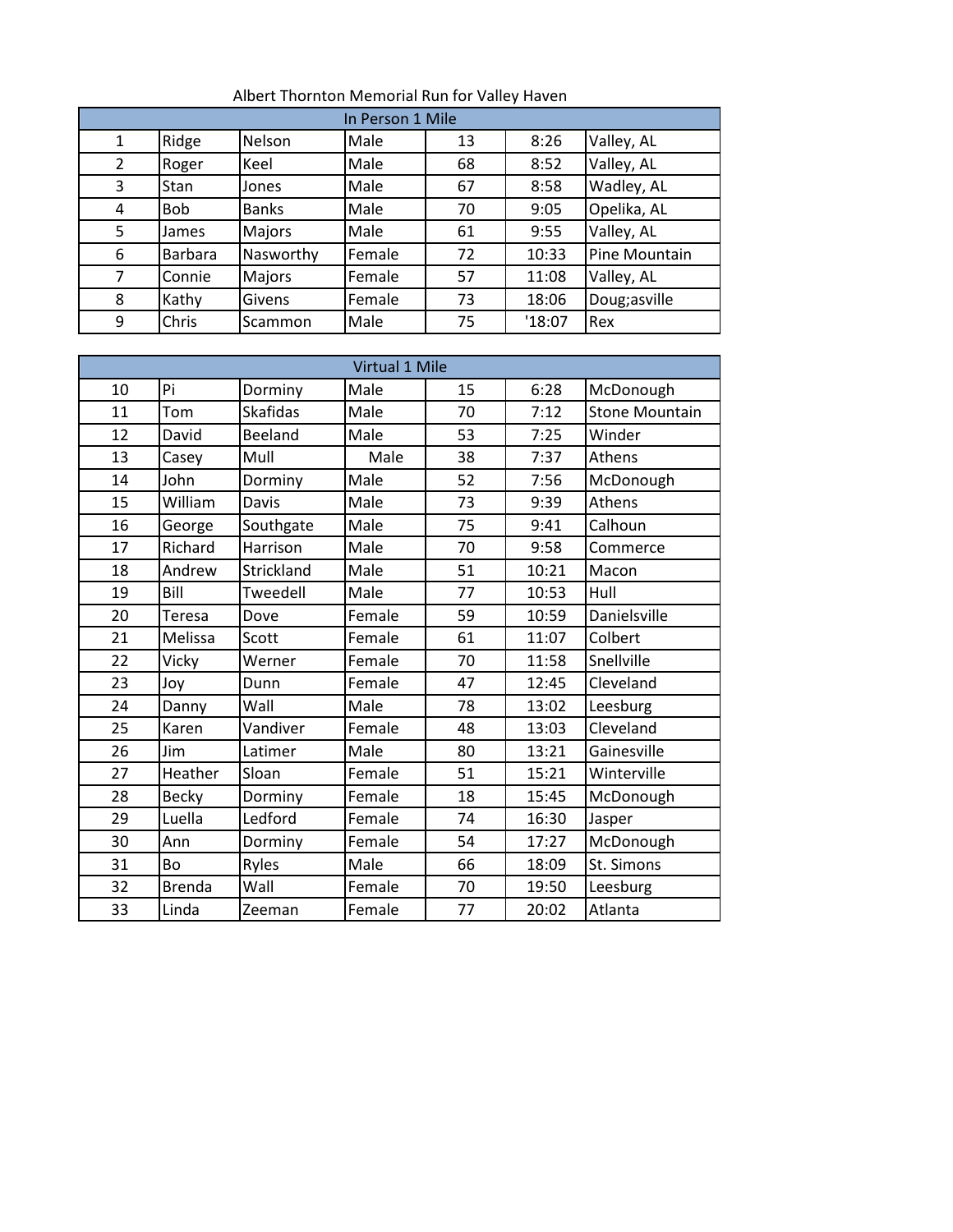| In Person 4K   |                |               |        |    |       |               |  |  |  |
|----------------|----------------|---------------|--------|----|-------|---------------|--|--|--|
| $\mathbf{1}$   | Logan          | James         | Male   | 10 | 18:58 | Lantett, AL   |  |  |  |
| $\overline{2}$ | Jimmy          | James         | Male   | 45 | 18:59 | Lantett, AL   |  |  |  |
| 3              | Bobby          | Poer          | Male   | 48 | 19:00 | Valley, AL    |  |  |  |
| 4              | Stacy          | Shirey        | Female | 49 | 19:35 | Valley, AL    |  |  |  |
| 5              | Tim            | Campbell      | Male   | 61 | 19:55 | Valley, AL    |  |  |  |
| 6              | Benji          | Mitchum       | Male   | 44 | 20:15 | Lanett, AL    |  |  |  |
| $\overline{7}$ | Roger          | Keel          | Male   | 68 | 22:04 | Valley, AL    |  |  |  |
| 8              | Warren         | <b>Bailey</b> | Male   | 66 | 2208  | Valley, AL    |  |  |  |
| 9              | Bob            | <b>Banks</b>  | Male   | 70 | 22:01 | Opelika, AL   |  |  |  |
| 10             | Todd           | Pike          | Male   | 54 | 22:19 | Hogansville   |  |  |  |
| 11             | Stan           | Jones         | Male   | 64 | 22:25 | Wadley, AL    |  |  |  |
| 12             | James          | Majors        | Male   | 61 | 24:53 | Valley, AL    |  |  |  |
| 13             | <b>Barbara</b> | Nasworthy     | Female | 72 | 27:03 | Pine Mountain |  |  |  |
| 14             | Kevin          | Hall          | Male   | 33 | 30:16 | Dadeville, AL |  |  |  |
| 15             | Christian      | James         | Male   | 11 | 34:59 | Lanett, AL    |  |  |  |
| 16             | Devwn          | James         | Female | 41 | 35:00 | Lanett, AL    |  |  |  |
| 17             | Kathy          | Givens        | Female | 73 | 36:23 | Douglasville  |  |  |  |
| 18             | Connie         | Majors        | Female | 57 | 36:24 | Valley, AL    |  |  |  |
| 19             | Chris          | Scammon       | Male   | 75 | 42:40 | Rex           |  |  |  |

| Virtual 4K |               |                 |        |    |       |                       |  |  |  |
|------------|---------------|-----------------|--------|----|-------|-----------------------|--|--|--|
| 20         | Pi            | Dorminy         | Male   | 15 | 15:40 | McDonough             |  |  |  |
| 21         | John          | Dorminy         | Male   | 52 | 19:50 | McDonough             |  |  |  |
| 22         | David         | Beeland         | Male   | 53 | 20:50 | Winder                |  |  |  |
| 23         | Casey         | Mull            | Male   | 38 | 21:07 | Athens                |  |  |  |
| 24         | Tom           | <b>Skafidas</b> | Male   | 70 | 22:41 | <b>Stone Mountain</b> |  |  |  |
| 25         | George        | Southgate       | Male   | 75 | 26:17 | Calhoun               |  |  |  |
| 26         | William       | Davis           | Male   | 73 | 26:44 | Athens                |  |  |  |
| 27         | Richard       | Harrison        | Male   | 70 | 26:45 | Commerce              |  |  |  |
| 28         | <b>Teresa</b> | Dove            | Female | 59 | 27:54 | Danielsville          |  |  |  |
| 29         | Bill          | Tweedell        | Male   | 77 | 28:07 | Hull                  |  |  |  |
| 30         | Vicky         | Werner          | Female | 70 | 28:34 | Snellville            |  |  |  |
| 31         | Melissa       | Scott           | Female | 61 | 29:58 | Colbert               |  |  |  |
| 32         | Andrew        | Strickland      | Male   | 51 | 30:07 | Macon                 |  |  |  |
| 34         | Becky         | Dorminy         | Female | 18 | 30:28 | McDonough             |  |  |  |
| 35         | Joy           | Dunn            | Female | 47 | 33:12 | Cleveland             |  |  |  |
| 36         | Karen         | Vandiver        | Female | 48 | 33:19 | Cleveland             |  |  |  |
| 37         | Danny         | Wall            | Male   | 78 | 33:40 | Leesburg              |  |  |  |
| 38         | Jim           | Latimer         | Male   | 80 | 33:52 | Gainesville           |  |  |  |
| 39         | Heather       | Sloan           | Female | 51 | 39:41 | Winterville           |  |  |  |
| 40         | Ann           | Dorminy         | Female | 54 | 42:22 | McDonough             |  |  |  |
| 41         | <b>Bo</b>     | Ryles           | Male   | 66 | 44:08 | St. Simons            |  |  |  |
| 42         | Luella        | Ledford         | Female | 74 | 47:20 | Jasper                |  |  |  |
| 43         | <b>Brenda</b> | Wall            | Female | 70 | 48:14 | Leesburg              |  |  |  |
| 44         | Linda         | Zeeman          | Female | 77 | 48:51 | Atlanta               |  |  |  |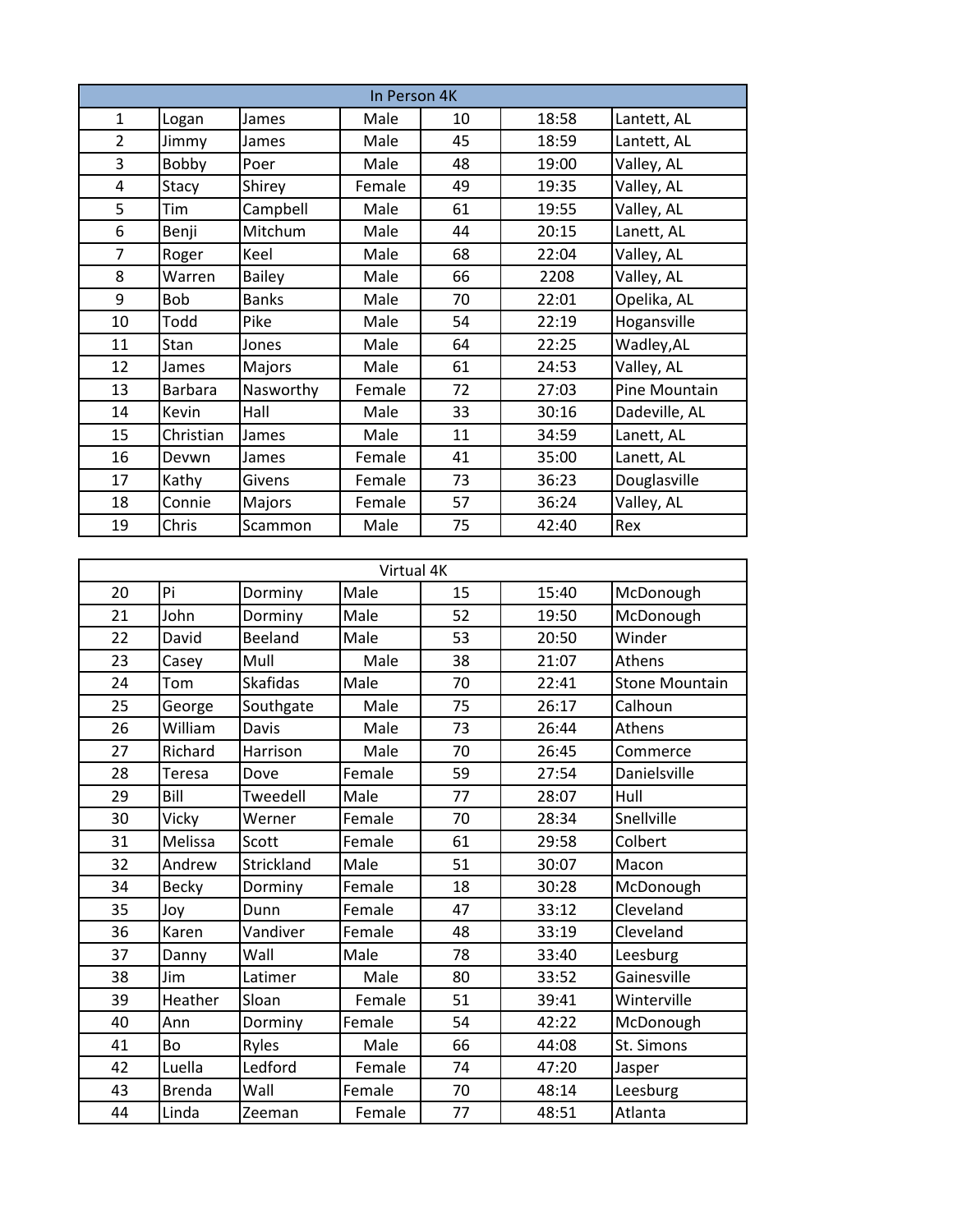| In Person 5K   |                |                 |        |    |        |                 |  |  |
|----------------|----------------|-----------------|--------|----|--------|-----------------|--|--|
| $\mathbf{1}$   | Dave           | King IV         | Male   | 42 | 19:43  | Auburn, AL      |  |  |
| $\overline{2}$ | Bobby          | Poer            | Male   | 48 | 22:12  | Valley, AL      |  |  |
| 3              | Logan          | James           | Male   | 10 | 26:01  | Lanett, AL      |  |  |
| 4              | Jimmy          | James           | Male   | 49 | 27:03  | Lanett, AL      |  |  |
| 5              | Stacy          | Shirley         | Female | 49 | 27:03  | Valley, AL      |  |  |
| 6              | <b>Tim</b>     | Campbell        | Male   | 61 | 27:12  | Valley, AL      |  |  |
| $\overline{7}$ | <b>Bob</b>     | <b>Banks</b>    | Male   | 70 | 29:57  | Opelika, AL     |  |  |
| 8              | Warren         | <b>Bailey</b>   | Male   | 66 | 29:59  | Valley, AL      |  |  |
| 9              | Roger          | Keel            | Male   | 68 | 31:35  | Valley, AL      |  |  |
| 10             | Stan           | Jones           | Male   | 67 | 31:398 | Wadley, Al      |  |  |
| 11             | James          | Majors          | Male   | 61 | 34:55  | Valley, AL      |  |  |
| 12             | Don            | Scroggins       | Male   | 69 | 35:30  |                 |  |  |
| 13             | Kim            | Rager           | Female | 55 | 35:35  | Lafayette, AL   |  |  |
| 14             | Summer         | Moon            | Female | 46 | 35:40  |                 |  |  |
| 15             | <b>Barbara</b> | Nasworthy       | Female | 72 | 36"36  | Pine Mountain   |  |  |
| 16             | Kyndall        | <b>Mattocks</b> | Female | 48 | 39:13  | Phenix City, AL |  |  |
| 17             | Dan            | Emmett          | Male   | 67 | 43:45  | Opelika, AL     |  |  |
| 18             | Donnelle       | Emmett          | Female | 64 | ;43:46 | Opelika, AL     |  |  |
| 19             | Jesse          | James           | Male   | 8  | 46:56  | Lanett, AL      |  |  |
| 20             | Kathy          | Givens          | Female | 73 | 47:22  | Douglasville    |  |  |
| 21             | Jaime          | King IV         | Female | 43 | 47:23  |                 |  |  |
| 22             | Connie         | Majors          | Female | 57 | 55:00  | Valley, AL      |  |  |
| 23             | Chris          | Scammon         | Male   | 75 | 58:57  | Rex             |  |  |

| <b>Virtual 5K</b> |              |                 |        |    |       |                       |  |  |  |
|-------------------|--------------|-----------------|--------|----|-------|-----------------------|--|--|--|
| 24                | Casey        | Mull            | Male   | 38 | 24:25 | Athens                |  |  |  |
| 25                | Pi           | Dorminy         | Male   | 15 | 24:48 | McDonough             |  |  |  |
| 26                | Tom          | <b>Skafidas</b> | Male   | 70 | 28:13 | <b>Stone Mountain</b> |  |  |  |
| 27                | David        | Beeland         | Male   | 53 | 30:49 | Winder                |  |  |  |
| 28                | George       | Southgate       | Male   | 75 | 34:08 | Calhoun               |  |  |  |
| 29                | Richard      | Harrison        | Male   | 70 | 34:50 | Commerce              |  |  |  |
| 30                | Bill         | Tweedell        | Male   | 77 | 35:48 | Hull                  |  |  |  |
| 31                | William      | Davis           | Male   | 73 | 36:44 | Athens                |  |  |  |
| 32                | Melissa      | Scott           | Female | 61 | 36:50 | Colbert               |  |  |  |
| 34                | Teresa       | Dove            | Female | 59 | 36:58 | Danielsville          |  |  |  |
| 35                | Vicky        | Werner          | Female | 70 | 39:14 | Snellville            |  |  |  |
| 36                | Andrew       | Strickland      | Male   | 51 | 39:32 | Macon                 |  |  |  |
| 37                | Joy          | Dunn            | Female | 47 | 39:52 | Cleveland             |  |  |  |
| 38                | Karen        | Vandiver        | Female | 48 | 42:03 | Cleveland             |  |  |  |
| 39                | Danny        | Wall            | Male   | 78 | 42:35 | Leesburg              |  |  |  |
| 40                | Jim          | Latimer         | Male   | 80 | 42:51 | Gainesville           |  |  |  |
| 41                | <b>Becky</b> | Dorminy         | Female | 18 | 45:50 | McDonough             |  |  |  |
| 42                | John         | Dorminy         | Male   | 52 | 46:12 | McDonough             |  |  |  |
| 43                | Heather      | Sloan           | Female | 51 | 48:43 | Winterville           |  |  |  |
| 44                | Bo           | Ryles           | Male   | 66 | 55:14 | St. Simons            |  |  |  |
| 45                | Ann          | Dorminy         | Female | 54 | 57:22 | McDonough             |  |  |  |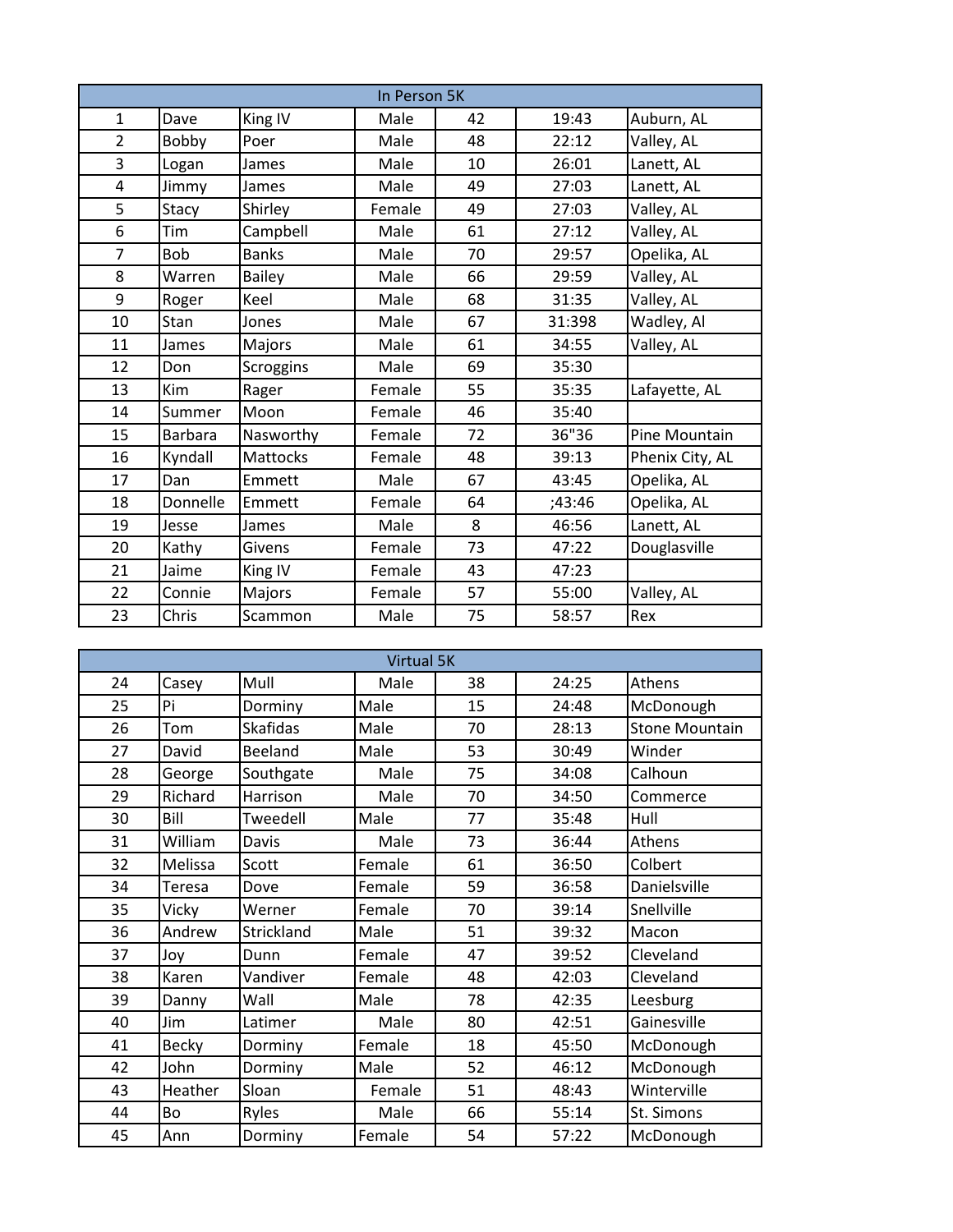| 46 | Linda          | Zeeman  | Female | 77 | 59:57   | Atlanta  |
|----|----------------|---------|--------|----|---------|----------|
| 47 | <b>IBrenda</b> | Wall    | Female | 70 | 60:20   | Leesburg |
| 48 | Luella         | Ledford | Female | 74 | 1:02:13 | Jasper   |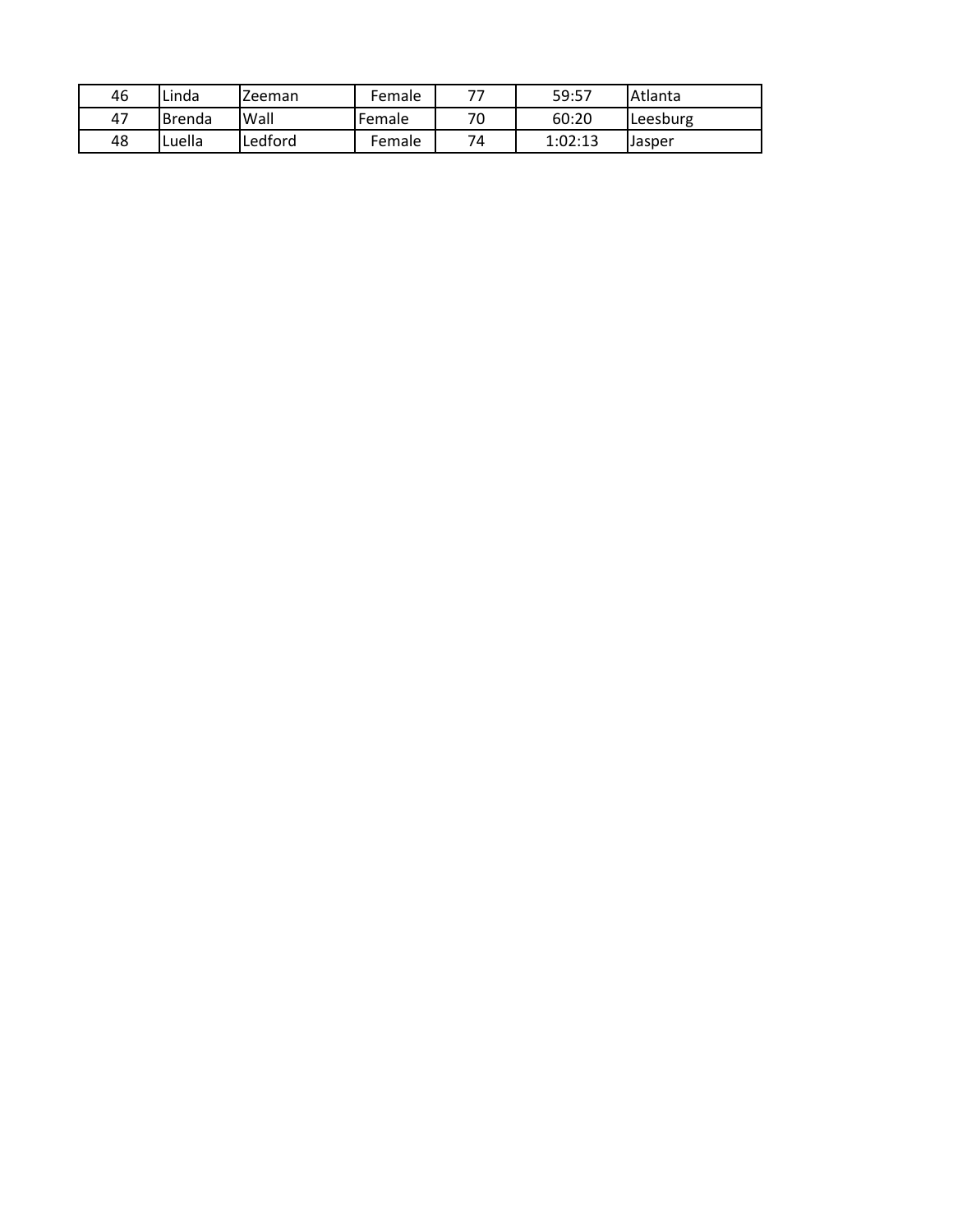| <b>Bonus 4K</b>         |                |                  |        |    |       |                       |  |  |
|-------------------------|----------------|------------------|--------|----|-------|-----------------------|--|--|
| $\mathbf{1}$            | Pi             | Dorminy          | Male   | 15 | 20:07 | McDonough             |  |  |
| $\overline{2}$          | Casey          | Mull             | Male   | 38 | 21:07 |                       |  |  |
| 3                       | Roger          | Keel             | Male   | 68 | 21:33 | Valley, AL            |  |  |
| $\overline{\mathbf{4}}$ | Tom            | <b>Skafidas</b>  | Male   | 70 | 22:49 | <b>Stone Mountain</b> |  |  |
| 5                       | George         | Southgate        | Male   | 75 | 26:00 | Calhoun               |  |  |
| 6                       | <b>Barbara</b> | Nasworthy Female |        | 72 | 27:01 | Pine Mountain         |  |  |
| $\overline{7}$          | Richard        | Harrison         | Male   | 70 | 27:20 | Commerce              |  |  |
| 8                       | Vicky          | Werner           | Female | 70 | 27:51 | Snellville            |  |  |
| 9                       | William        | Davis            | Male   | 73 | 28:32 | Athens                |  |  |
| 10                      | Teresa         | Dove             | Female | 59 | 28:36 | Danielsville          |  |  |
| 11                      | Bill           | Tweedell         | Male   | 77 | 29:49 | Hull                  |  |  |
| 12                      | Melissa        | Scott            | Female | 61 | 30:24 | Colbert               |  |  |
| 13                      | Bo             | Ryles            | Male   | 66 | 31:16 | St. Simons            |  |  |
| 14                      | Andrew         | Strickland       | Male   | 51 | 33:05 | Macon                 |  |  |
| 15                      | Danny          | Wall             | Male   | 78 | 33:17 | Leesburg              |  |  |
| 16                      | Karen          | Vandiver         | Female | 48 | 33:39 | Cleveland             |  |  |
| 17                      | Jim            | Latimer          | Male   | 80 | 34:12 | Gainesville           |  |  |
| 18                      | John           | Dorminy          | Male   | 52 | 34:53 | McDonough             |  |  |
| 19                      | Michele        | Martin           | Female | 51 | 35:18 | Clayton               |  |  |
| 20                      | Joy            | Dunn             | Female | 47 | 35:18 | Cleveland             |  |  |
| 21                      | Kathy          | Givens           | Female | 73 | 40:06 | Douglasville          |  |  |
| 22                      | Heather        | Sloan            | Female | 51 | 40:22 | Winterville           |  |  |
| 23                      | Ann            | Dorminy          | Female | 54 | 42:41 | McDonough             |  |  |
| 24                      | <b>Brenda</b>  | Wall             | Female | 70 | 47:09 | Leesburg              |  |  |
| 25                      | Linda          | Zeeman           | Female | 77 | 47:40 | Atlanta               |  |  |
| 26                      | David          | Beeland          | Male   | 53 | 48:07 | Winder                |  |  |
| 27                      | Chris          | Scammon          | Male   | 75 | 49:25 | Rex                   |  |  |
| 28                      | Luella         | Ledford          | Female | 74 | 49:44 | Jasper                |  |  |